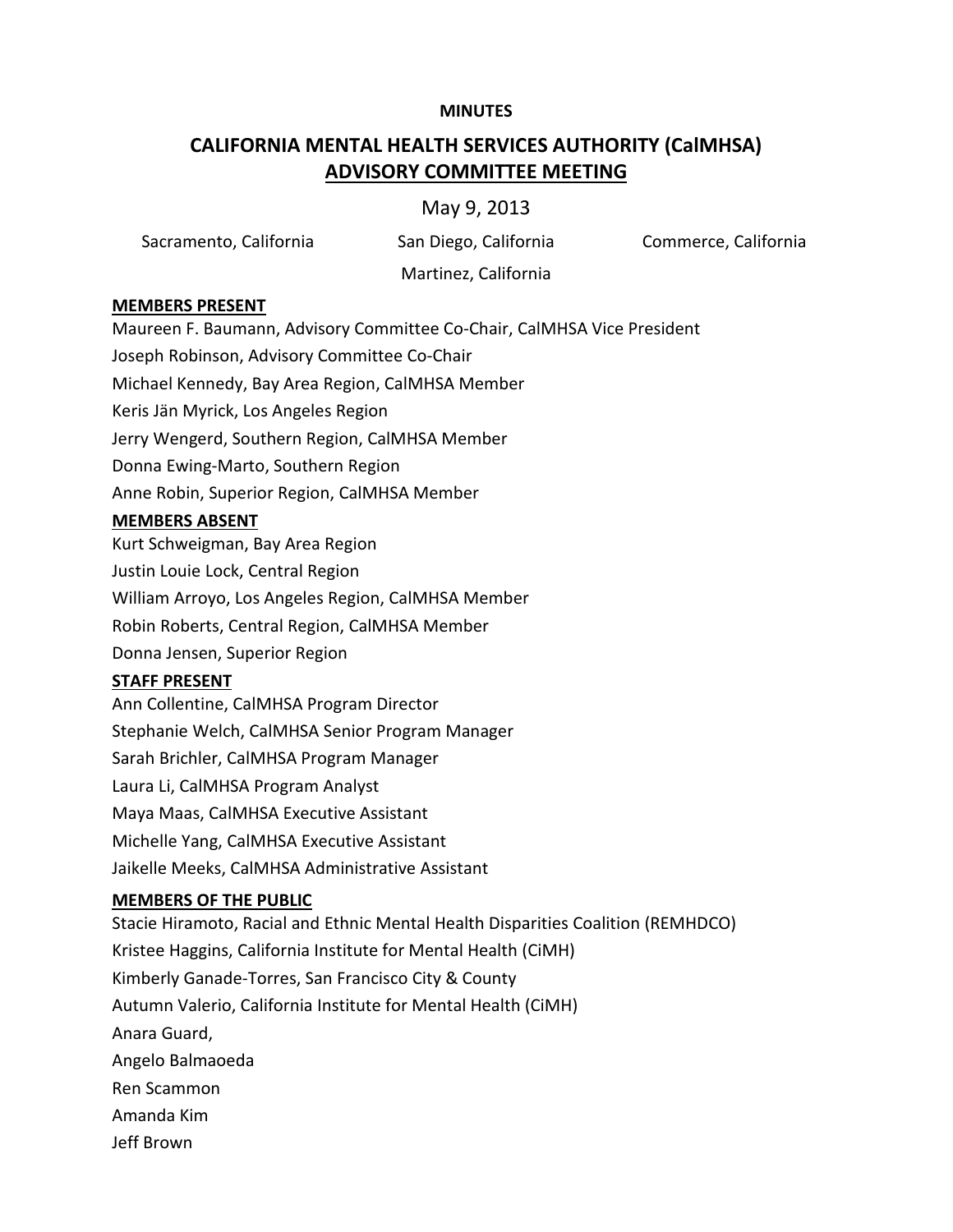## **1. Call to Order**

Co-Chair, Maureen Bauman, called the meeting to order at 3:06 p.m.

# **2. Roll Call and Introductions**

Laura Li, CalMHSA Staff, took roll and confirmed a quorum. Ms. Li then reviewed the public comment instructions.

| <b>Maureen Bauman</b>  |        | Present   Kurt Schweigman | Absent | <b>William Arroyo</b>    | Absent  |
|------------------------|--------|---------------------------|--------|--------------------------|---------|
| <b>Joseph Robinson</b> |        | Present   Robin Roberts   | Absent | <b>Keris Jan Myrick</b>  | Present |
| <b>Anne Robin</b>      |        | Present   Jerry Wengerd   |        | Present   Mike Kennedy   | Present |
| Donna Jensen           | Absent | Justin Louie Lock         | Absent | <b>Donna Ewing Marto</b> | Present |

Co-Chair Bauman then asked for introductions, first from those on the phone and then from those in the room.

# **3. Approval of Agenda as Posted (or Amended)**

Co-Chair Bauman entertained a motion for approval of the agenda.

## *Action: A motion was made to approve the agenda as posted.*

# *Motion: Anne Robin Second: Michael Kennedy*

*Public comment was heard from the following individual(s): None*

| <b>Maureen Bauman</b>  | Ave    | <b>Kurt Schweigman</b>   | Absent | <b>William Arrovo</b>    | Absent |
|------------------------|--------|--------------------------|--------|--------------------------|--------|
| <b>Joseph Robinson</b> | Ave    | <b>Robin Roberts</b>     | Absent | <b>Keris Jan Myrick</b>  | Ave    |
| <b>Anne Robin</b>      | Ave    | Jerry Wengerd            | Ave    | <b>Mike Kennedy</b>      | Ave    |
| Donna Jensen           | Absent | <b>Justin Louie Lock</b> | Absent | <b>Donna Ewing Marto</b> | Ave    |

## *Motion approved unanimously.*

## **4. Consent Calendar**

Co-Chair Bauman asked if there were any items to be pulled from the consent calendar. Hearing none, she entertained a motion for approval of the consent calendar.

# *Action: Approval of the meeting minutes from the November 29, 2012 Advisory Committee Meeting.*

*Motion: Keris Jan Myrick Second: Jerry Wengerd*

*Public comment was heard from the following individual(s): None*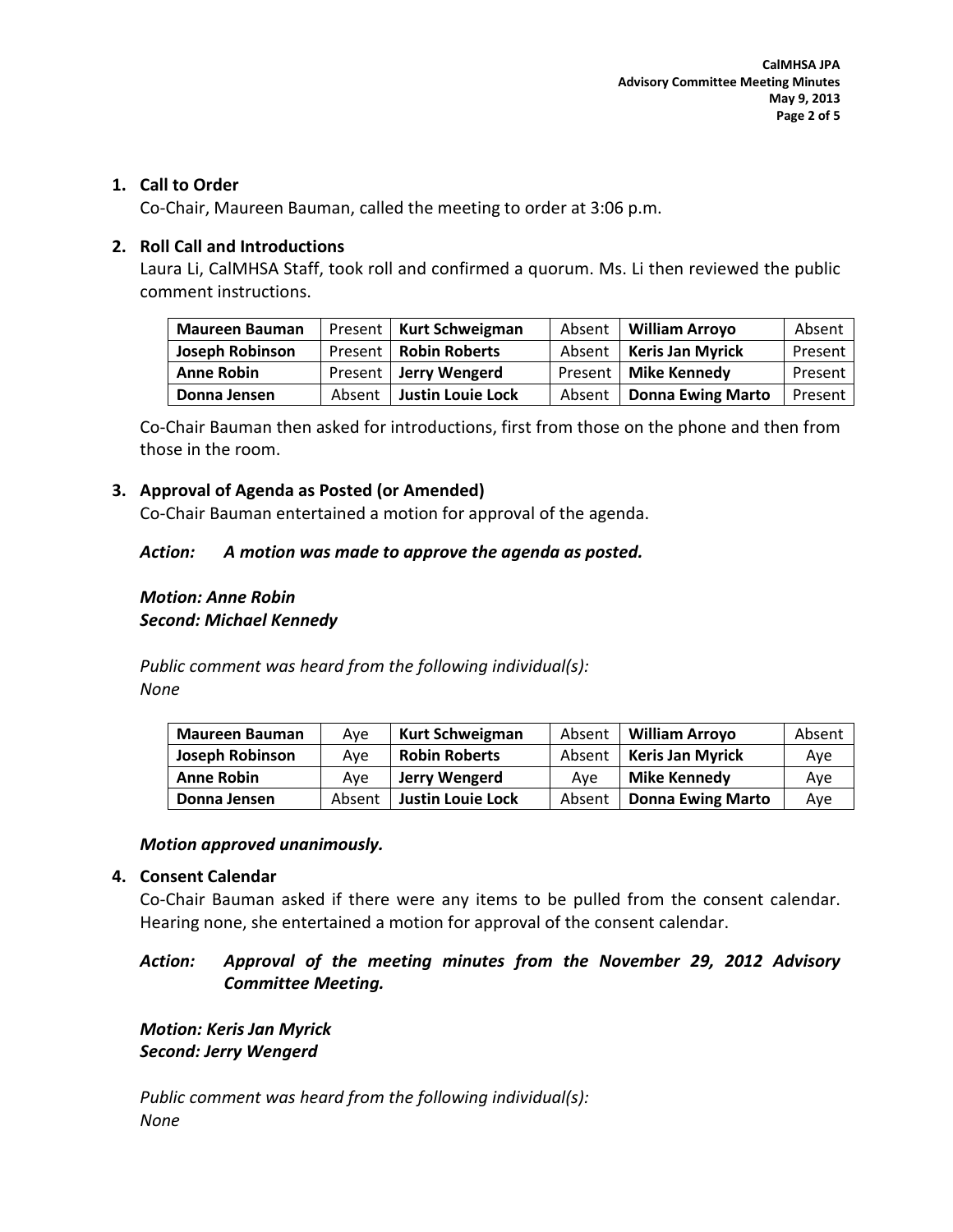| <b>Maureen Bauman</b> | Ave    | Kurt Schweigman          | Absent | <b>William Arroyo</b>    | Absent |
|-----------------------|--------|--------------------------|--------|--------------------------|--------|
| Joseph Robinson       | Ave    | <b>Robin Roberts</b>     | Absent | <b>Keris Jan Myrick</b>  | Ave    |
| <b>Anne Robin</b>     | Ave    | Jerry Wengerd            | Ave    | Mike Kennedv             | Ave    |
| Donna Jensen          | Absent | <b>Justin Louie Lock</b> | Absent | <b>Donna Ewing Marto</b> | Ave    |

#### *Motion approved unanimously.*

## **5. SDR Consortium Administration**

Stephanie Welch, CalMHSA Senior Program Manager, reported that at the CalMHSA Executive Committee on May 9, 2013 approved a motion authorizing CalMHSA to subcontract with George Hills for the administration and management of the SDR Consortium project. Ms. Welch explained the authorized contract would be up to \$1,000,000 between CalMHSA and staff employer George Hills Company and provided a brief overview of additional particulars regarding the SDR Consortium. Ms. Welch recapped that at the AC meeting on March 14, 2013 the Consortium was seeking an AC member to serve on the Consortium Ms. Welch indicated that Kurt Schweigman had interest in joining the Consortium and will deliver updates to the Advisory Committee. Other discussion focused on the position of Project Manager and AC made a recommendation that recruitment emphasize the importance of seeking applicants with lived experience as a consumer or family member if possible.

*Public comment was heard from the following individual(s): Stacie Hiramoto, Racial and Ethnic Mental Health Disparities Coalition (REMHDCO)*

# **6. Plan Update- Proposed Contract Amendments for Remaining Stigma and Discrimination Reduction (SDR) Contractors**

Stephanie Welch, CalMHSA Senior Program Manager, informed the Advisory Committee that a few Program Partners had not submitted or were asked to resubmit proposals for the second Plan Amendment. Ms. Welch presented a summary of the Program Partners work plan submission that were submitted and the summary of the review panel recommendation of AC approval of these work plans. Ms. Welch reminded the Committee that the second Work Plan Update was focused on expanding in a geographic reach and serving underserved racial, ethnic, and cultural communities. Ms. Welch first highlighted Communities Clinic Initiative – Integrated Behavioral Health Project (CCI-IBHP) by underlining its key deliverables and informed the Committee of this contractor's submitted request for half of their available funds in the December review process. Ms. Welch then highlighted the proposal from Mental Health America California to expand the number of trainings and Spanish and Chinese translation for the Wellness in the Workplace program. The Committee had questions regarding specifics on these proposals and suggested that the groups do some adapting to their presentation styles.

# *Action: Support the recommendations being proposed for submission to the CalMHSA Board of Directors at the June 13, 2013 meeting.*

*Public comment was heard from the following individual(s):*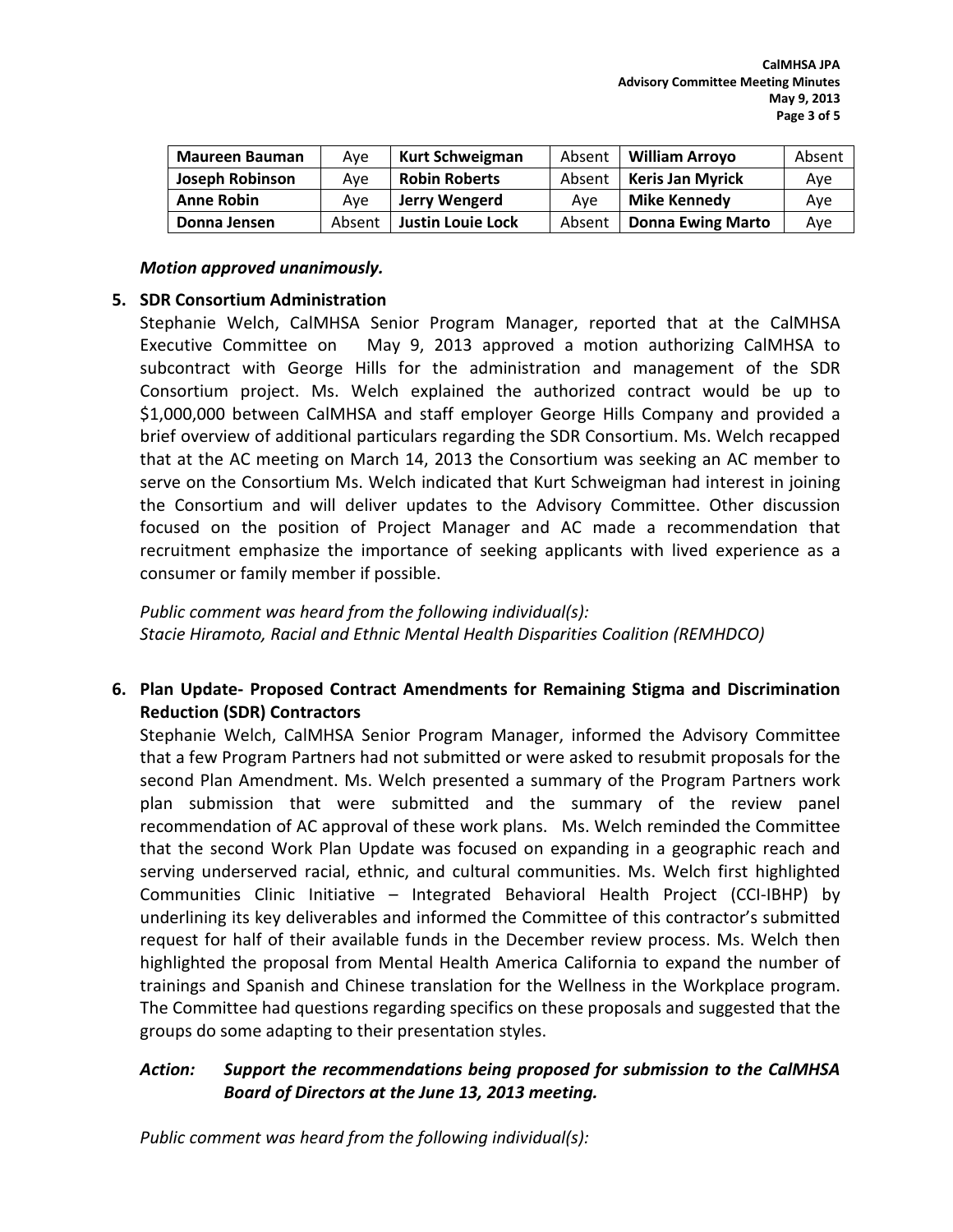*None* 

*Motion: Michael Kennedy Second: Anne Robin Abstain: Joseph Robinson*

| <b>Maureen Bauman</b>  | Ave     | Kurt Schweigman          | Ave    | <b>William Arrovo</b>    | Absent |
|------------------------|---------|--------------------------|--------|--------------------------|--------|
| <b>Joseph Robinson</b> | Abstain | <b>Robin Roberts</b>     | Absent | <b>Keris Jan Myrick</b>  | Ave    |
| <b>Anne Robin</b>      | Ave     | Jerry Wengerd            | Ave    | Mike Kennedy             | Ave    |
| Donna Jensen           | Absent  | <b>Justin Louie Lock</b> | Absent | <b>Donna Ewing Marto</b> | Ave    |

# **7. Enhancing Efforts to Reduce Disparities- Supporting Cultural Responsiveness**

Ms. Welch reminded the Committee of the previous discussion regarding the Cultural Competency Assessment which was presented at the March 2013 AC meeting. She highlighted issues surrounding attaining and building capacity to not only be culturally competent but supportive to the Program Partners in being culturally responsive. Committee members deliberated the significance of a culturally competent program. After discussion, the committee members voted to support the recommendation for the provision of technical assistance and skill building in this area to go to the CalMHSA board for consideration in June.

# *Action: Support the recommendations being proposed for submission to the CalMHSA Board of Directors at the June 13, 2013 meeting.*

*Public comment was heard from the following individual(s): Stacie Hiramoto, Racial and Ethnic Mental Health Disparities Coalition (REMHDCO)*

# *Motion: Anne Robin*

#### *Second: Michael Kennedy*

| <b>Maureen Bauman</b> | Ave    | Kurt Schweigman      | Abstain | <b>William Arrovo</b>    | Absent |
|-----------------------|--------|----------------------|---------|--------------------------|--------|
| Joseph Robinson       | Ave    | <b>Robin Roberts</b> | Absent  | <b>Keris Jan Myrick</b>  | Ave    |
| <b>Anne Robin</b>     | Ave    | Jerry Wengerd        | Ave     | <b>Mike Kennedy</b>      | Ave    |
| Donna Jensen          | Absent | Justin Louie Lock    | Absent  | <b>Donna Ewing Marto</b> | Ave    |

# **8. Strategic Planning Framework**

Ann Collentine, CalMHSA Program Director, referenced the attachment entitled Strategic Planning Framework inside the Agenda packet to elaborate further on the strategic process. Ms. Collentine explained to the Committee that staff anticipates the CalMHSA Board of Directors will review and consider taking action on a proposed PEI Statewide Plan at the December 12, 2013 meeting. After the meeting takes place, the plan will then be taken to member counties for consideration of assigning local PEI resources to sustain PEI Statewide Initiatives. Ms. Collentine requested that comments and input regarding the sustainability of statewide projects be made to Ms. Collentine via email or phone. Additionally, Ms.